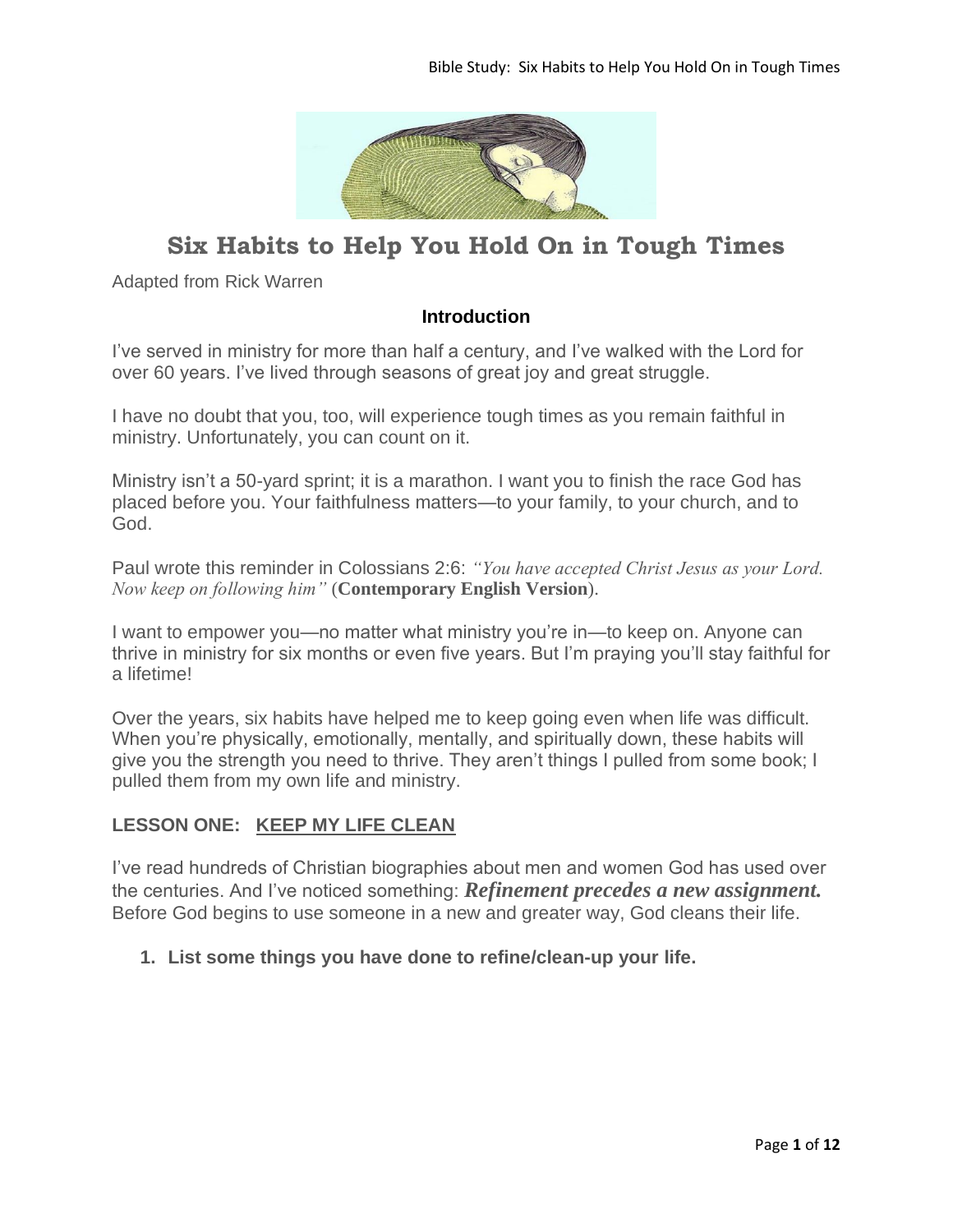- **2. Which items you listed were hard for you to do? Why were they hard for you?**
- *3.* **Give your thoughts on this passage of Scripture: 1Cor. 9:27 (NKJV)** *"But I discipline my body and bring it into subjection, lest, when I have preached to others, I myself should become disqualified."*
- **4.** Paul showed us this when he wrote to Timothy, *"All who make themselves clean from evil will be used for special purposes. They will be made holy, useful to the Master, ready to do any good work" (2 Timothy 2:21 New Century Version).*

**God isn't looking for talented people to use for His work; He's looking for people who desire to live clean lives, free from sin.**

- **a) Give examples of talented Christians who did not/do not live clean lives:**
- **b) What did you think/feel when you became aware of their uncleanliness?**

**Read 1Cor. 9:27 (NKJV)** *"But I discipline my body and bring it into subjection, lest, when I have preached to others, I myself should become disqualified."* 

**c) Often, those who DO live clean lives are persecuted. Why do you think that happens?**

**Read 2 Cor. 12:7 KJV** *"And lest I should be exalted above measure through the abundance of the revelations, there was given to me a thorn in the flesh, the messenger of Satan to buffet me, lest I should be exalted above measure."*

**d) What are some BENEFITS of living a clean life?**

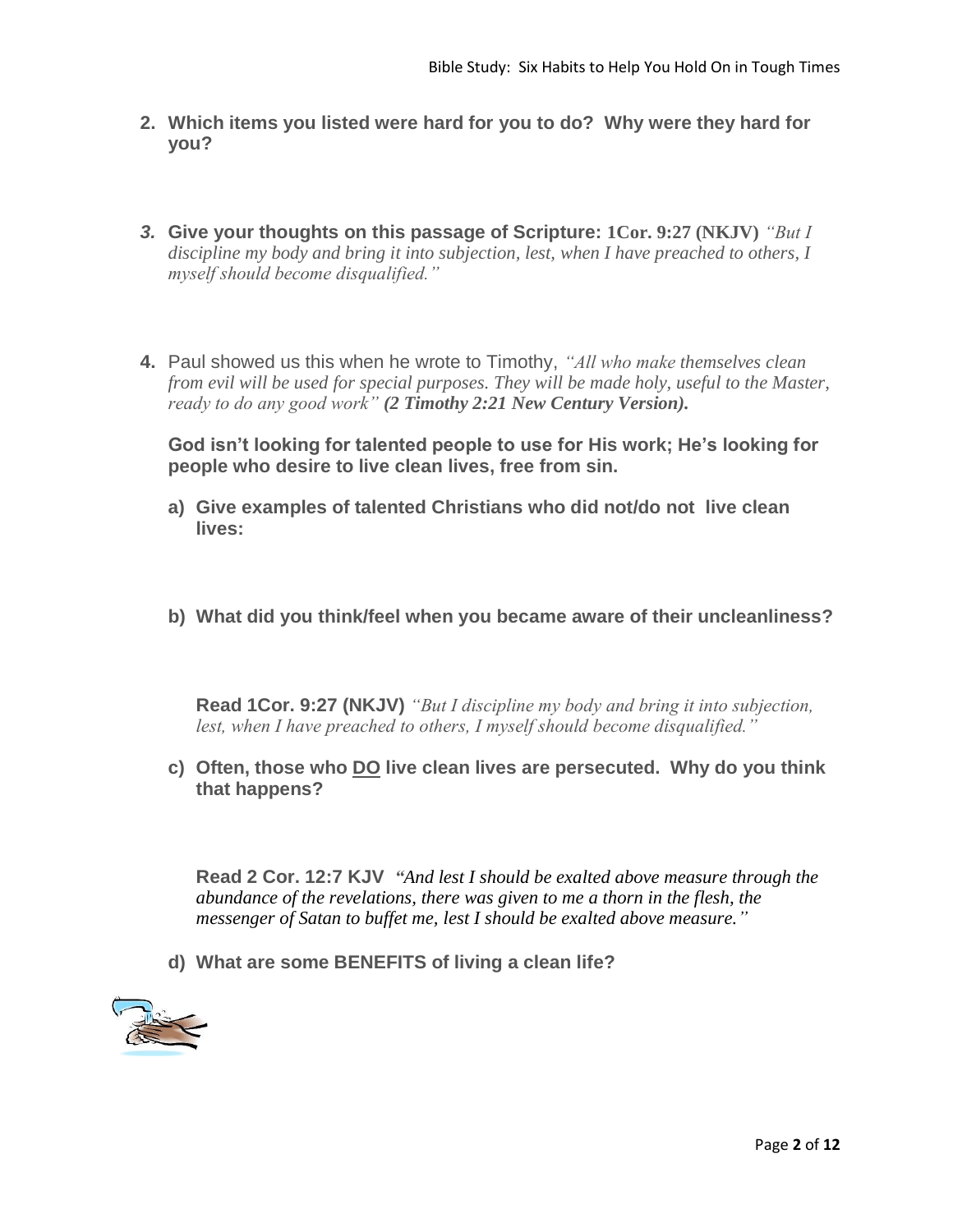

**Lesson Two: KEEP MY EYES OPEN**

It's easy to get tunnel vision and become self-focused when you're experiencing a tough time. It's natural in those times to think about your own problems. But Psalm 105:4 says, *"Keep your eyes open for God, watch for His works; be alert for signs of His presence"* **(The Message Bible).**

**1. Name some ways to keep your eyes open for God:**

**2. How can we become alert for signs of God's presence?**

**3. How can we know that God is with us?**

**4.** The most misunderstood word in ministry is *vision*. I hear people regularly say how important it is to be a visionary. Vision isn't about seeing the future. The last two years during the pandemic have taught us that no one can predict the future.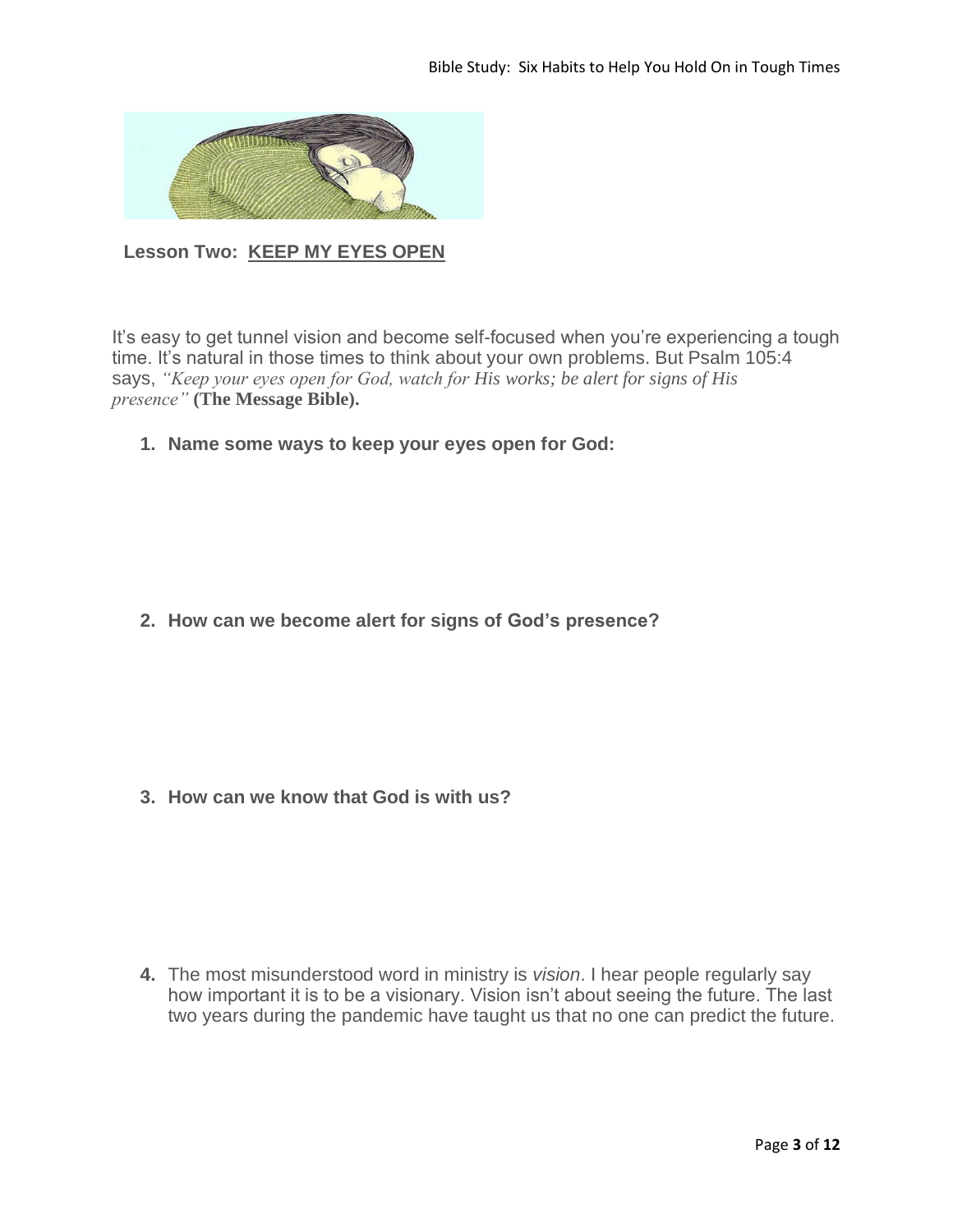- **5. Read Proverbs 29:18 KJV** *"Where there is no vision, the people perish: but he that keepeth the law, happy is he."*
	- **a) When you see the word 'perish', what comes to your mind?**

**Now read Proverbs 29:18 NIV** *"Where there is no revelation, people cast off restraint; but blessed is the one who heeds wisdom's instruction."*

- **b) List some examples of unrestrained behavior:**
- **6. Vision is seeing God at work in your present situation and staying in step with Him!**
	- **a) Where is God at work in YOUR present situation?**

**b) What things are you doing that show you are 'staying in step' with God?**

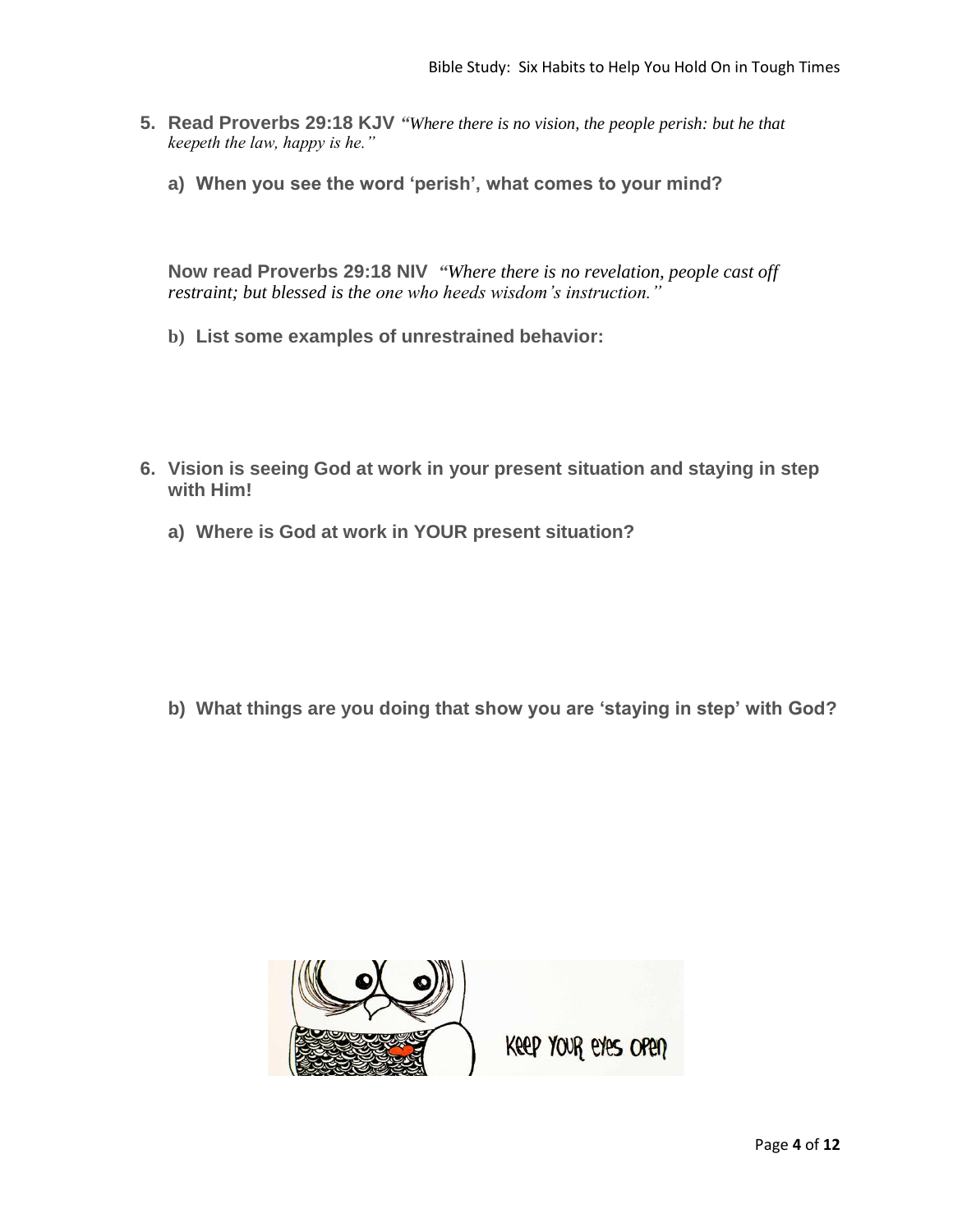

#### **Lesson Three: KEEP MY HEART GRATEFUL**

- **1. Synonyms for the word Gratitude:** 
	- *thankfulness*
	- *appreciation*
	- *pleasing*
	- *contentment*
- **2. Read 1Tim. 6:6 NIV:** *"But godliness with contentment is great gain.*

**What is this 'great gain' Paul is talking about?**

**3.** Doctors say the **healthiest** emotion is gratitude. God uses grateful people. God does not use or bless ungrateful people.

The Bible encourages us to, *"Through thick and thin, keep your hearts at attention, in adoration before Christ" (1 Peter 3:15 The Message Bible).*

**Look at these verses on gratefulness. Jot down why it is healthy to be grateful:**

*a) Psalm 107:21-22- Let them give thanks to the Lord for His unfailing love and His wonderful deeds for mankind.*

**Why this is healthy:** *\_\_\_\_\_\_\_\_\_\_\_\_\_\_\_\_\_\_\_\_\_\_\_\_\_\_\_\_\_\_\_\_\_\_\_\_\_\_\_\_\_*

- *b) Psalm 118:1- Give thanks to the Lord, for He is good; His love endures forever.* **Why this is healthy:** \_\_\_\_\_\_\_\_\_\_\_\_\_\_\_\_\_\_\_\_\_\_\_\_\_\_\_\_\_\_\_\_\_\_\_\_\_\_\_\_\_
- *c)* **Daniel 2:23** *I thank and praise You, God of my ancestors: You have given me wisdom and power, You have made known to me what we asked of You, You have made known to us the dream of the king.* **Why this is healthy:** \_\_\_\_\_\_\_\_\_\_\_\_\_\_\_\_\_\_\_\_\_\_\_\_\_\_\_\_\_\_\_\_\_\_\_\_\_\_\_\_\_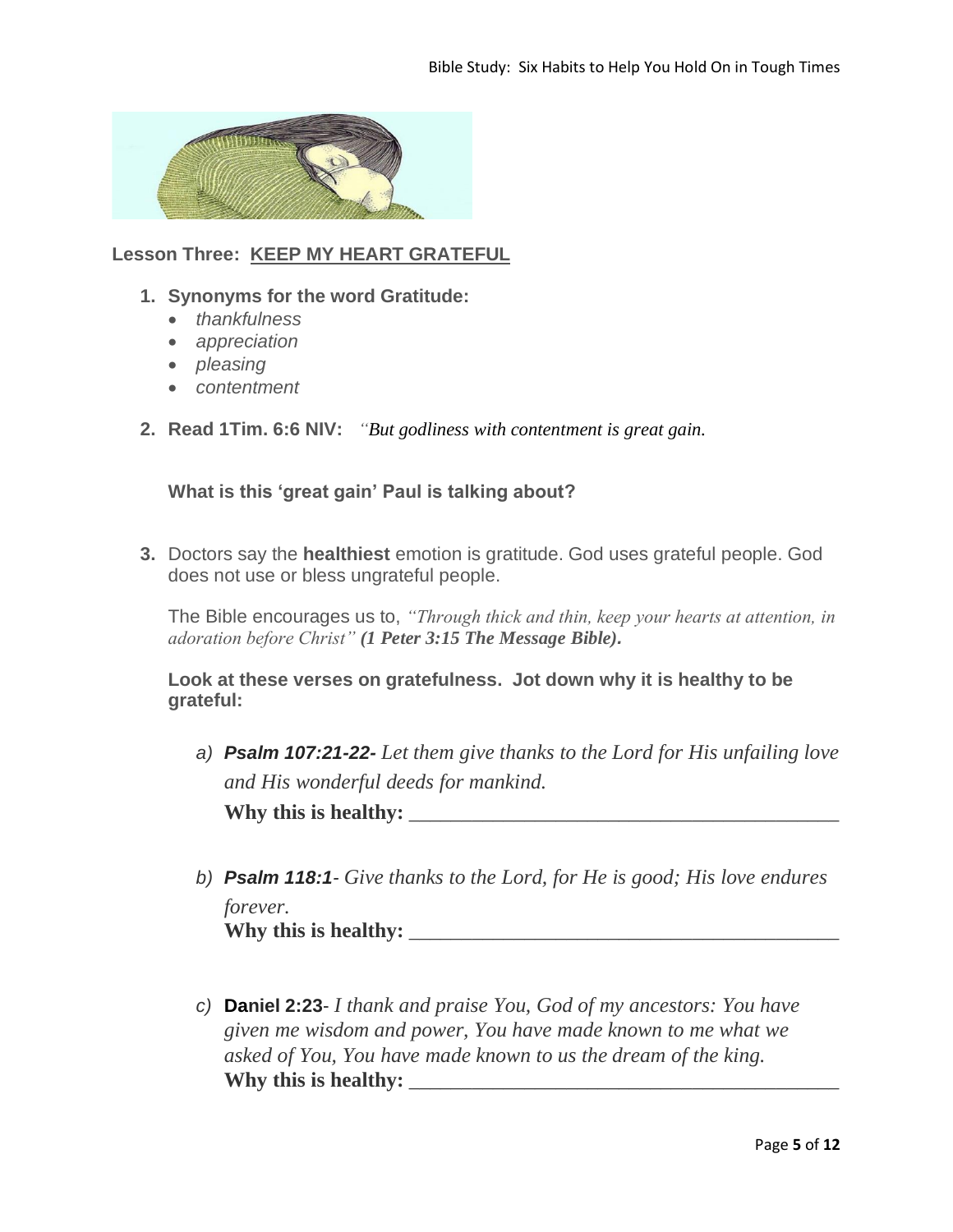*d) Psalm 7:17- I will give thanks to the Lord because of His righteousness; I will sing the praises of the name of the Lord Most High.*

**Why this is healthy:** \_\_\_\_\_\_\_\_\_\_\_\_\_\_\_\_\_\_\_\_\_\_\_\_\_\_\_\_\_\_\_\_\_\_\_\_\_\_\_\_\_

- *e) Philippians 4:6-7- Do not be anxious about anything, but in every situation, by prayer and petition, with thanksgiving, present your requests to God. And the peace of God, which transcends all understanding, will guard your hearts and your minds in Christ Jesus.* Why this is healthy:
- **4. What are some signs of burnout in ministry?**

- **5. What I've learned is people burn out in ministry because they've let grumbling replace gratitude. You'll find plenty of issues to grumble about in ministry.**
	- **We live in a broken world.**
	- **You work with broken people, so you can't expect everything to always go right.**
	- **Ministry is messy.**



**That's why gratefulness is the key to longevity in ministry.**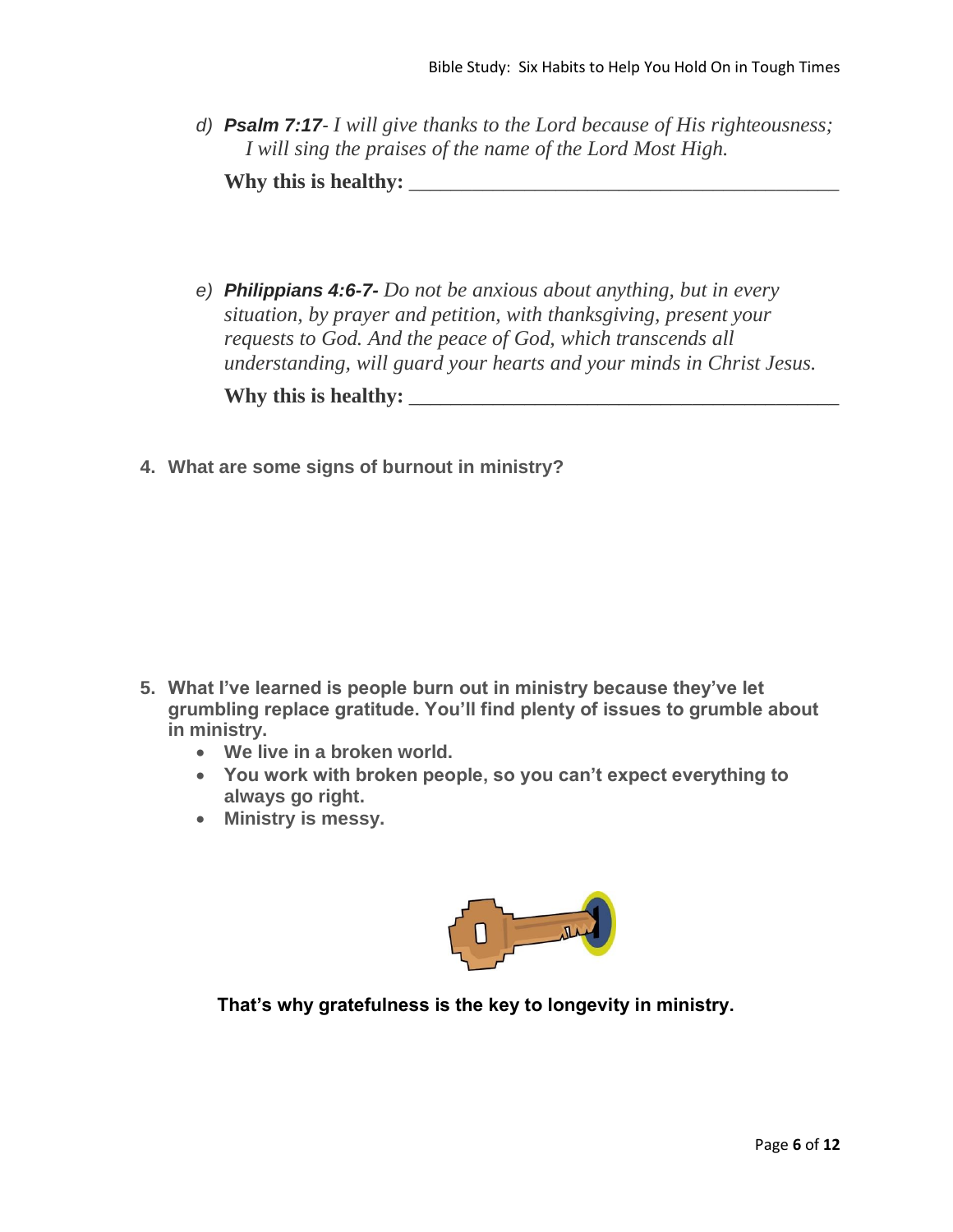

**Lesson Four: KEEP MY PURPOSE FIRM**

**Definition for Purpose:** something set up as an object or end to be attained; intention; resolution; determination

- **1. Read and discuss Romans 8:28:** *And we know that all things work together for good to them that love God, to them who are the called according to His purpose.*
- **2. To prepare for difficult days, memorize this verse:** *"You, Lord, give perfect peace to those who keep their purpose firm and put their trust in you"* **(Isaiah 26:3 Good News Translation).**
- **3. The Great Commandment: Matt. 22:37-38 NIV** *Jesus replied: "'Love the Lord your God with all your heart and with all your soul and with all your mind. <sup>38</sup> This is the first and greatest commandment.*
- **4. The Great Commission: Matt. 28:19-20 NIV-***<sup>19</sup> Therefore go and make disciples of all nations, baptizing them in the name of the Father and of the Son and of the Holy Spirit, <sup>20</sup> and teaching them to obey everything I have commanded you. And surely I am with you always, to the very end of the age."*
- **5. Whenever you're confused or in doubt about anything in your life, always return to the five purposes found in the Great Commandment and the Great Commission:**
	- a) to know and love God
	- b) to belong to His family
	- c) to grow in Christ
	- d) to serve Christ
	- e) to share Christ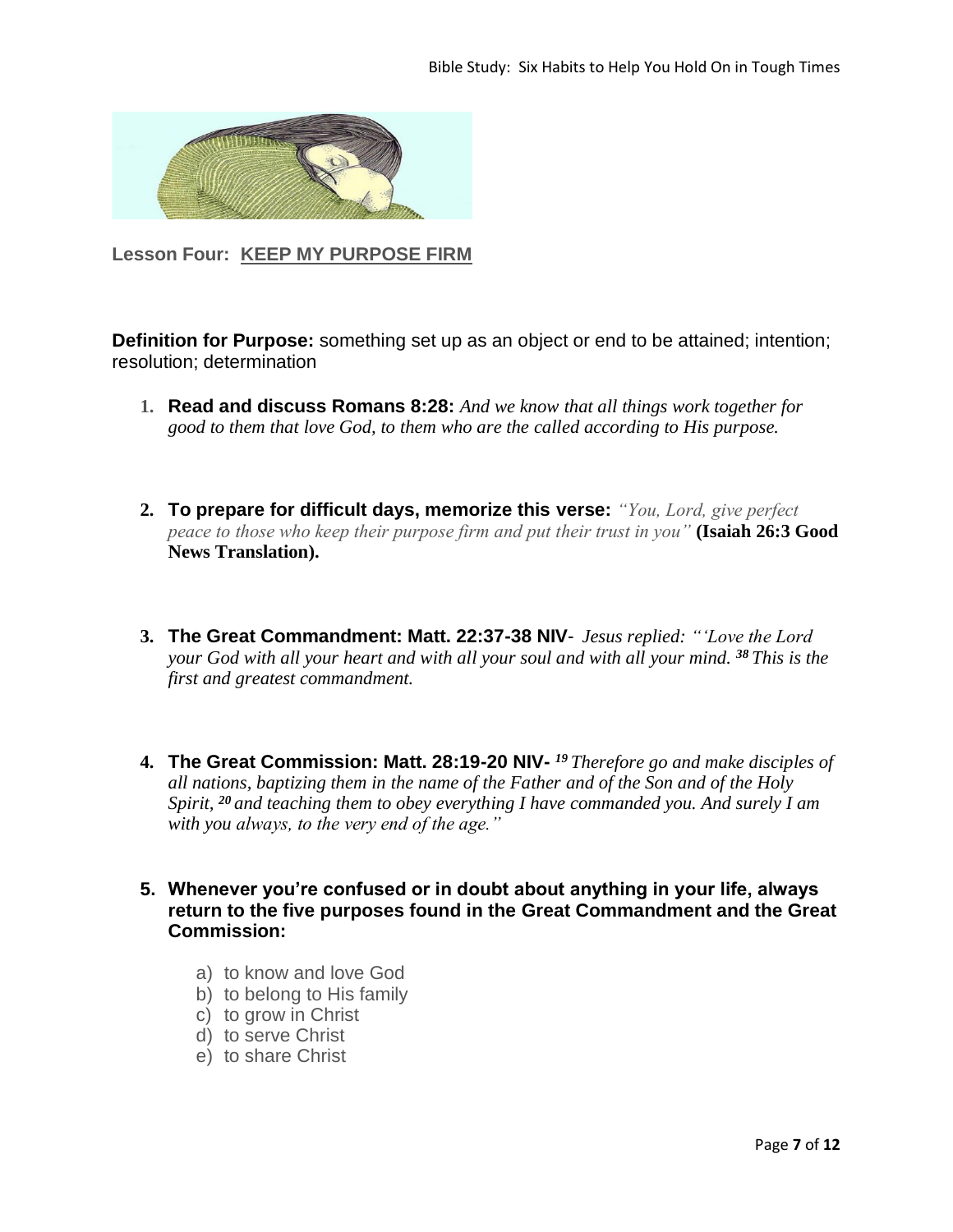That's the elemental chart of the Christian life. When you're in doubt and confused, always return to God's purposes.

**6.** Why do you think knowing your purpose in life will help you hold on during tough times?

**7.** Do you know what your Spiritual Gifts are? If so, list them:

**8.** Are you fully operating in your Spiritual Gifts? If not, why not?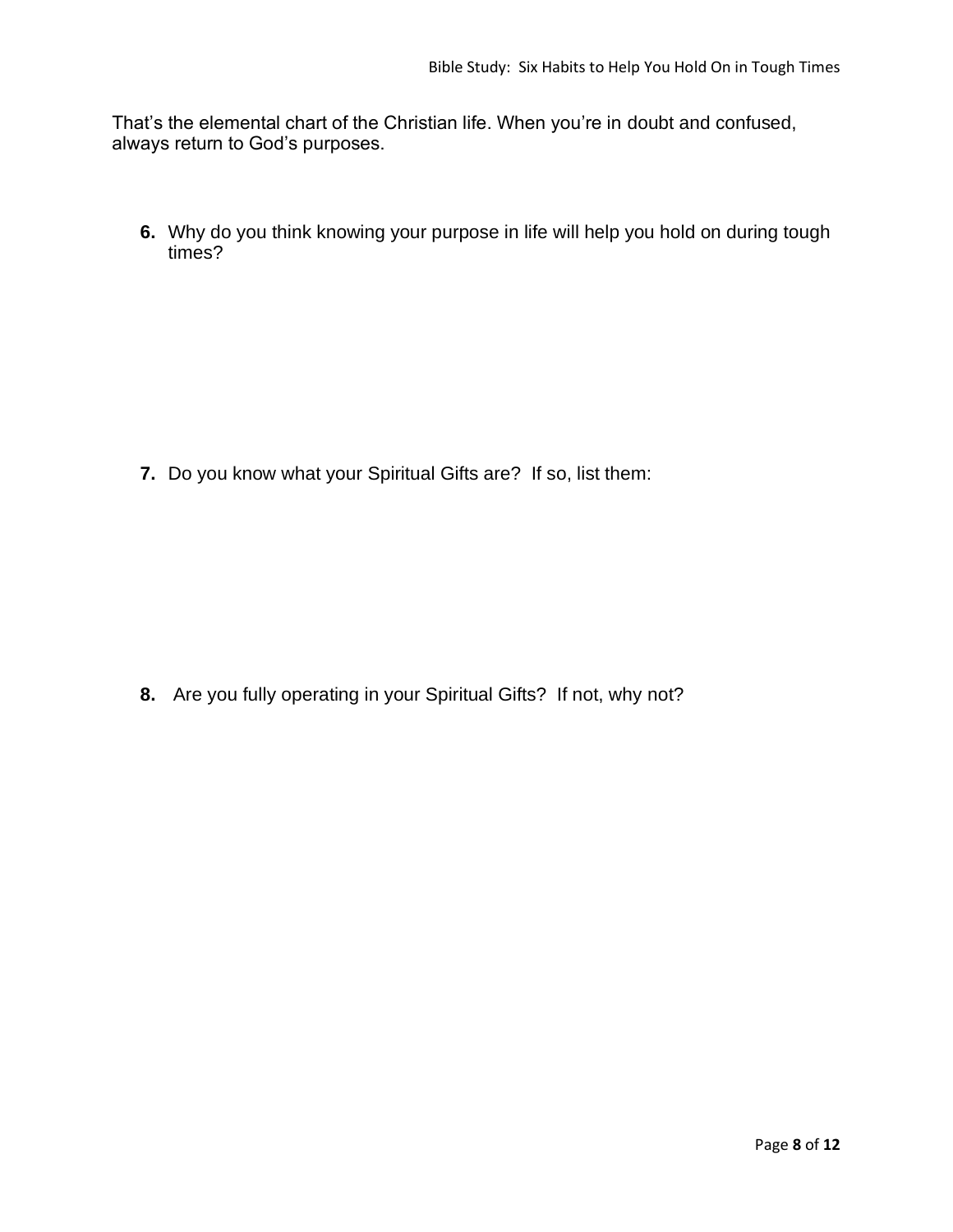

# **Lesson Five: KEEP MY FOCUS ON GOD'S WORD**

- **1.** When times are tough, you can't fully depend upon the news or your social media feed. Why not?
- **2. Instead, you must hold on to God's Word no matter what. Why?**
- **3.** Hebrews 6:18 tells us: *"These two things cannot change: God cannot lie when He makes a promise, and He cannot lie when He makes an oath. These things encourage us who came to God for safety. They give us strength to hold on to the hope we have been given"* **(New Century Version).**
- **4. Read Psalm 119:105 NKJV:** *"Your word is a lamp to my feet And a light to my path."*

**What does that mean to you?**

**5. What keeps Christians from participating in group bible study?**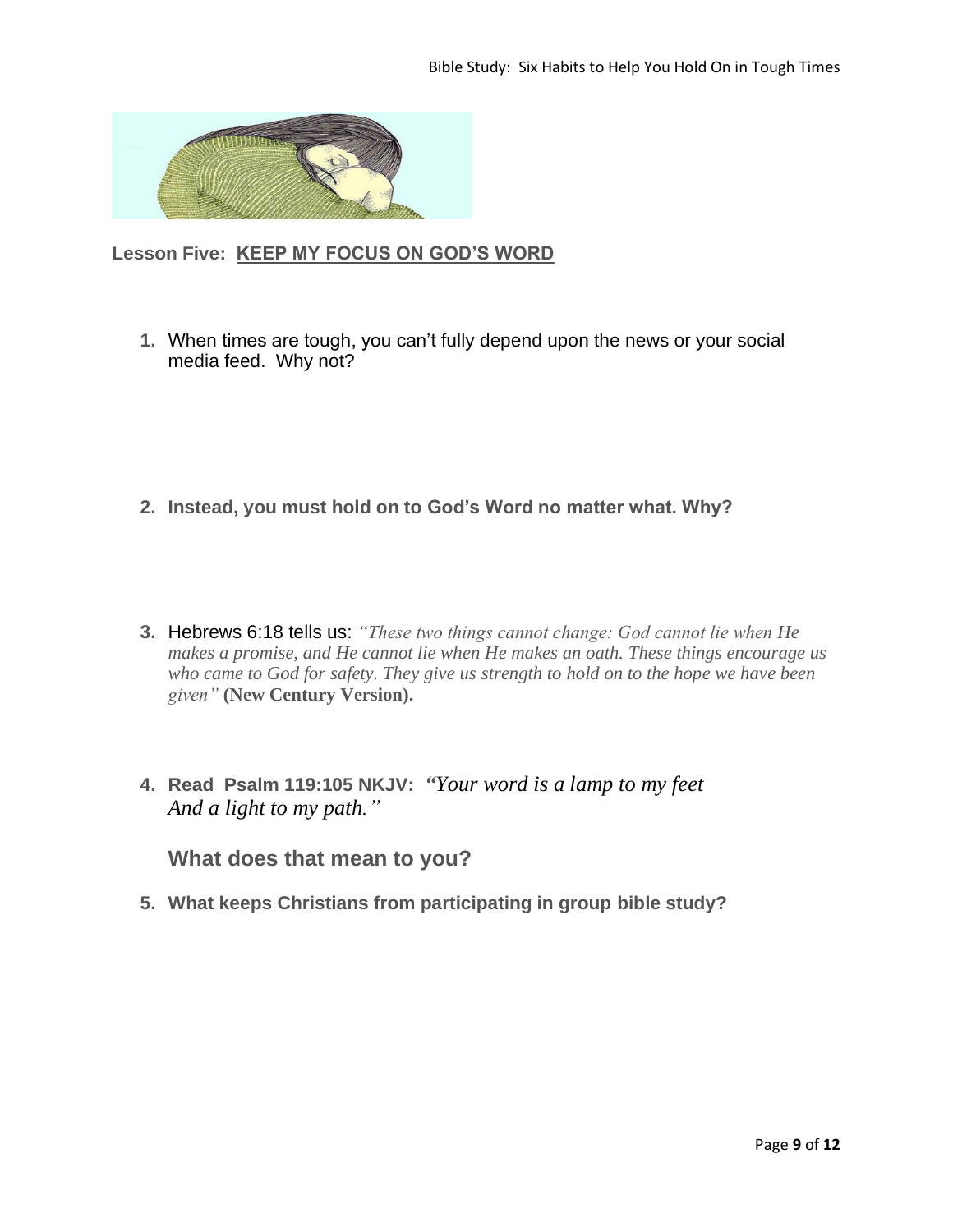**6. What keeps Christians from reading the bible?**

**7. What can YOU do to encourage others to be more engaged in reading the Bible or participating in group bible study?**

**8. You can depend upon God's Word in difficult times because it's always true. You never have to wonder whether you will find safety in the Bible.**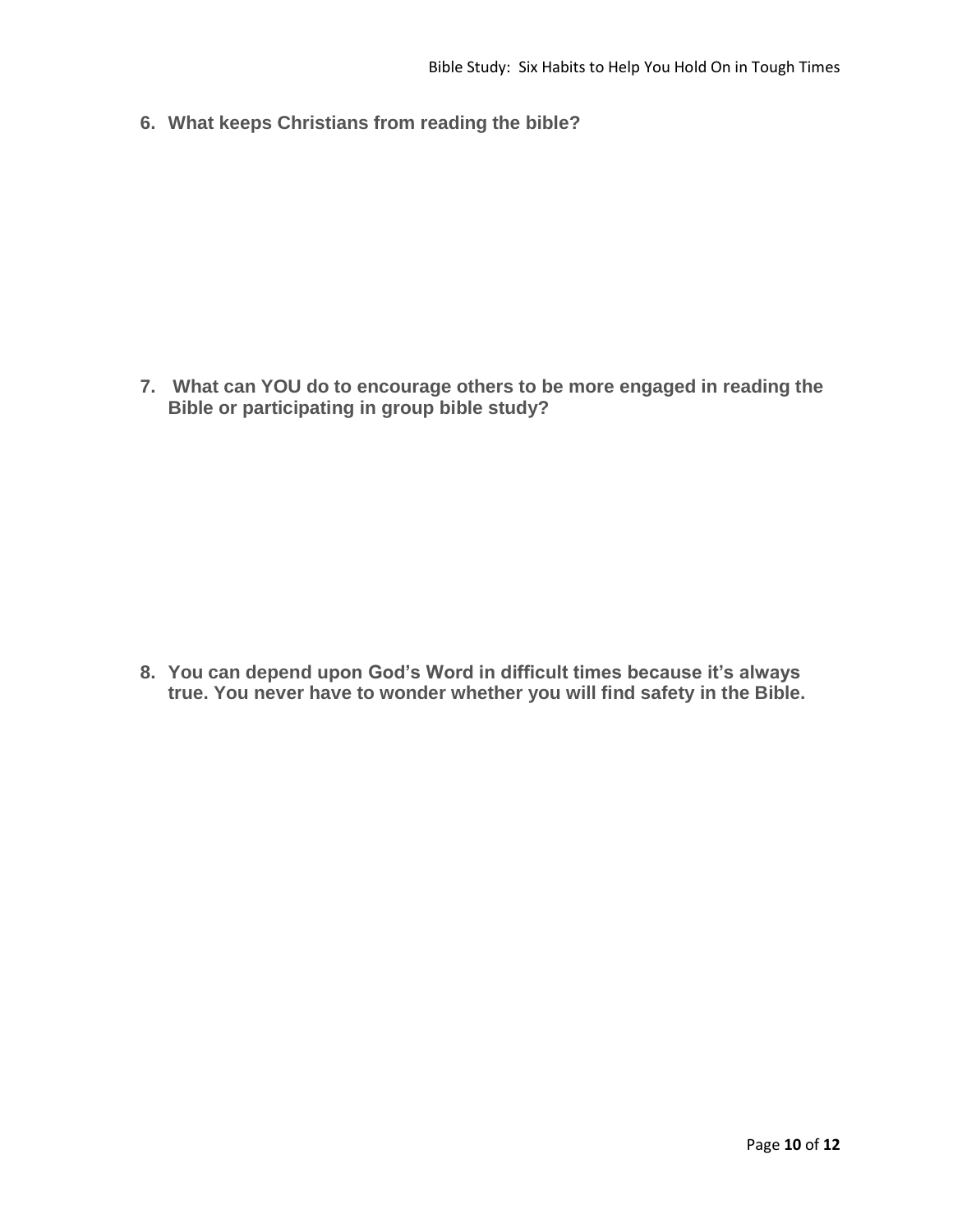

# **Lesson Six: KEEP MY MIND ON JESUS**

*A young boy was being really rambunctious. His mother repeatedly told him to calm down, but the boy refused to. Being frustrated with her son's rebellion, the mother told him to sit down. He sat down, but he said out loud, "I might be sitting on the OUTSIDE, but I'm standing up on the INSIDE."* 

# **This young boy's mind was made up!**

- **1.** It's hard to sway someone when they have their mind made up—when it is SET on something. **Why do you think that is true?**
- 2. Psychologists talk about two kinds of motivation—internal and external.
	- a) We are motivated **externally** when we do something because of the promised reward or the fear of punishment. **List some examples**:

b) We are motivated **internally** when we do something because it makes us feel fulfilled, expresses our gifts, makes people like us, or gives us some other kind of positive feeling. **List some examples**: